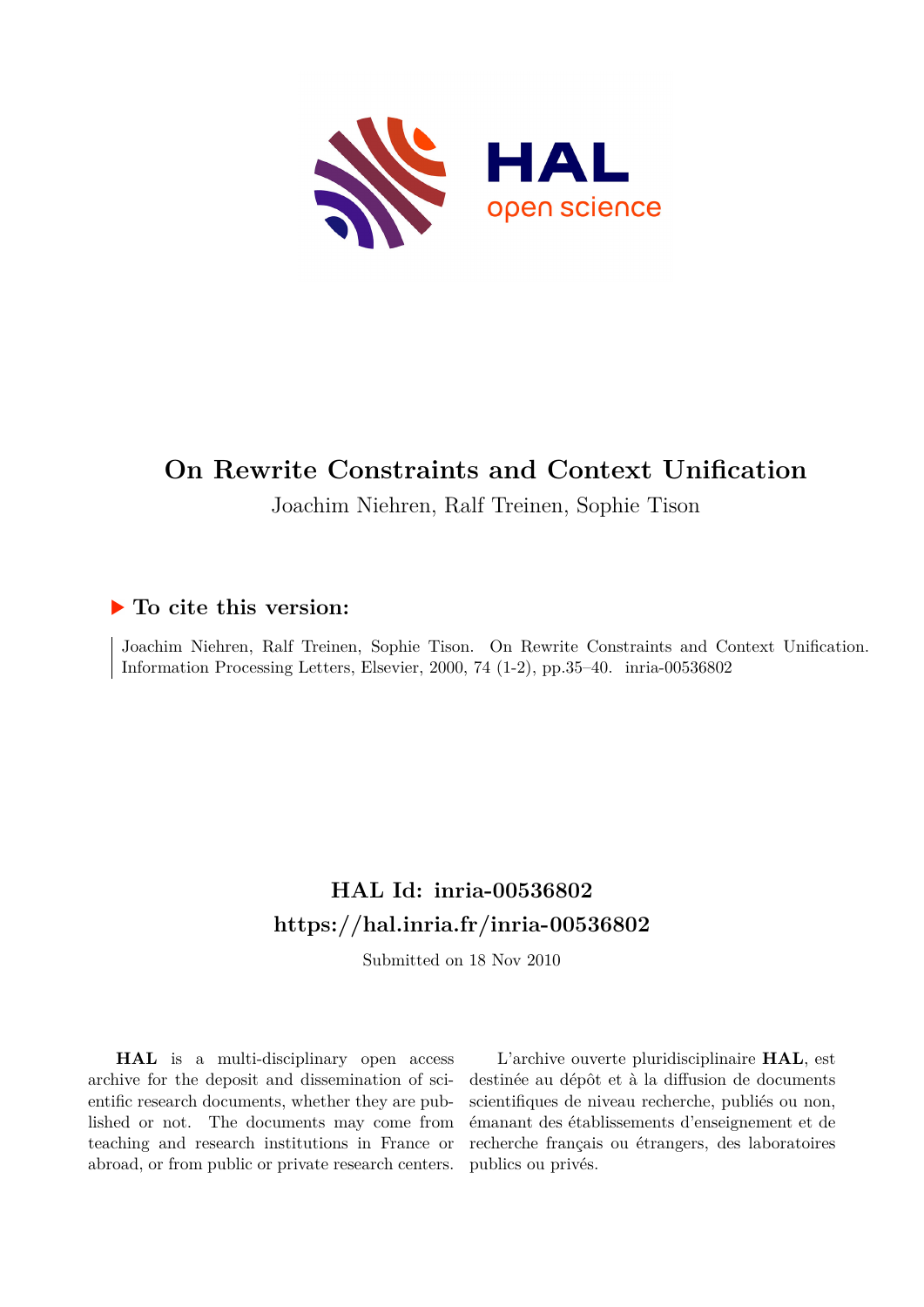## **On Rewrite Constraints and Context** On Rewrite Constraints and Context Unification

Joachim Niehren  $^{1,2,3}$ 

Universität des Saarlandes, Postfach 15 11 50, D-66041 Saarbrücken, Germany

Sophie Tison  $^{1,2}$ 

LIFL, Unicersité Lille 1, F-59655 Villeneuve d'Ascq cedex, France

Ralf Treinen <sup>1</sup>

LRI, Université Paris-Sud, F-91405 Orsay cedex, France

## **Abstract**

We show that stratified context unification, which is one of the most expressive fragments of context unification known to be decidable, is equivalent to the satisfiability problem of slightly generalized rewriting constraints.

Key words: Automatic Theorem Proving; Theory of Computation; Unification; Rewrite Constraints.

### $\mathbf{1}$ **Introduction**

Context unification  $(CU)$  was introduced in rewriting and unification theory [3,14]. CU can be considered as second-order linear unification [6], that is second-order unification where the interpretation of second-order variables is restricted to lambda-terms with exactly one occurrence of the bound variable. Hence, CU is a restriction of higher-order unification (which is undecidable even in the second-order case  $[5]$  and a generalization of string unification  $(\text{which is decidable } [9])$ . Decidability of CU is still open.

<sup>1</sup> Partially supported by the Esprit Working Group 22457 - CCL II

<sup>2</sup> Partially supported by the PROCOPE pro je
t D/9822758

<sup>3</sup> Partially supported by the Collaborative Resear
h Center (Sonderfors
hungsberei
h) 378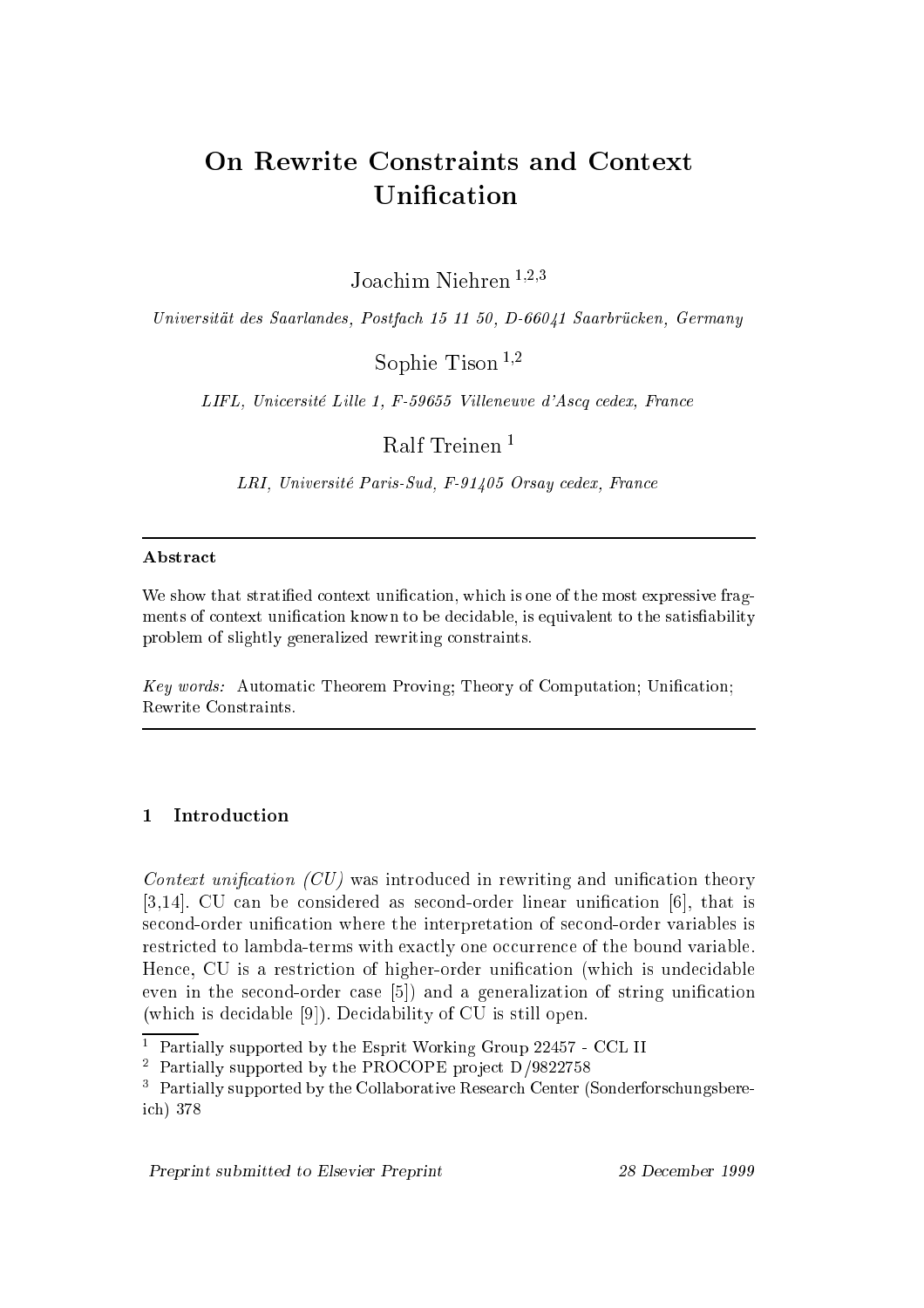A decidable fragment of CU called *stratified* CU has been introduced in [15]. It is shown in [17] that context unification with two context variables  $-$  each of which may occur an arbitrary number of times – is decidable. Furthermore, so-called *bounded* second-order unification where lambda-terms may have one or zero occurrence of the bound variable is decidable  $[16]$ . CU has applications in solving membership onstraints in ompletion of onstrained rewriting  $[3]$ , solving constraints occurring in distributive unification  $[15]$ , extended critical pairs in bi-rewriting systems [7] and semantics of ellipses in natural language  $[13,4,11]$ .

The investigation of *(one-step)* rewrite constraints (RC) has been initiated by [1]. Atomic rewrite constraints have the form  $x \to y$  by R, saying that a ground term denoted by x rewrites by the rewrite system  $R$  to a ground term denoted by  $y$  (in its most primitive form only one fixed rewrite system  $R$  is allowed to occur in a constraint). The original project was to show decidability of the first-order theory of these constraints since such a result would have allowed to generalize known de
idability results in rewrite theory. However, undecidability of the  $8\pm1$  -fragment could be shown even for very simple classes of rewrite systems  $[19,20,10,18]$ . The question of decidability of the purely existential fragment of positive and negative rewrite onstraints remains open, even though some cases for restricted classes of rewrite systems are solved  $[2,8]$ .

It has been shown in  $[12]$  that satisfiability of RC can be expressed as satisfiability of stratified CU and hence is decidable. However, it was not known whether stratified CU really is more difficult than solving RC. In this paper, we propose a minor extension of RC and show that it is in fact equivalent to stratied CU, with linear-time translations in both dire
tions. Our extension on
erns a means to ompare the positions at whi
h one term rewrites into another. We consider this extension to be insignificant since whenever rewrite constraints such as  $x \to y$  by  $R_1 \wedge x \to z$  by  $R_2$  are to be resolved then it is a natural first step to consider the different cases according to the relative positions of the two rede
es in x. Hen
e, in our opinion, any method to solve RC anyway has to cope with comparisons of positions of redeces in a term. In this sense we argue that Stratified Context Unification Problems are essentially equivalent to Rewrite Constraints.

#### 2The Languages

The syntax of context unification is given in Figure 1. A  $CU$ -term T is a tree-valued term which is built from tree variables  $x, y, z$ , context variables C; D; E, and fun
tion symbols from a signature (a is a onstant and <sup>f</sup> a function symbol in  $\Sigma$ ). A tree over  $\Sigma$  is a ground CU-term, i.e. a term without (tree or ontext) variables.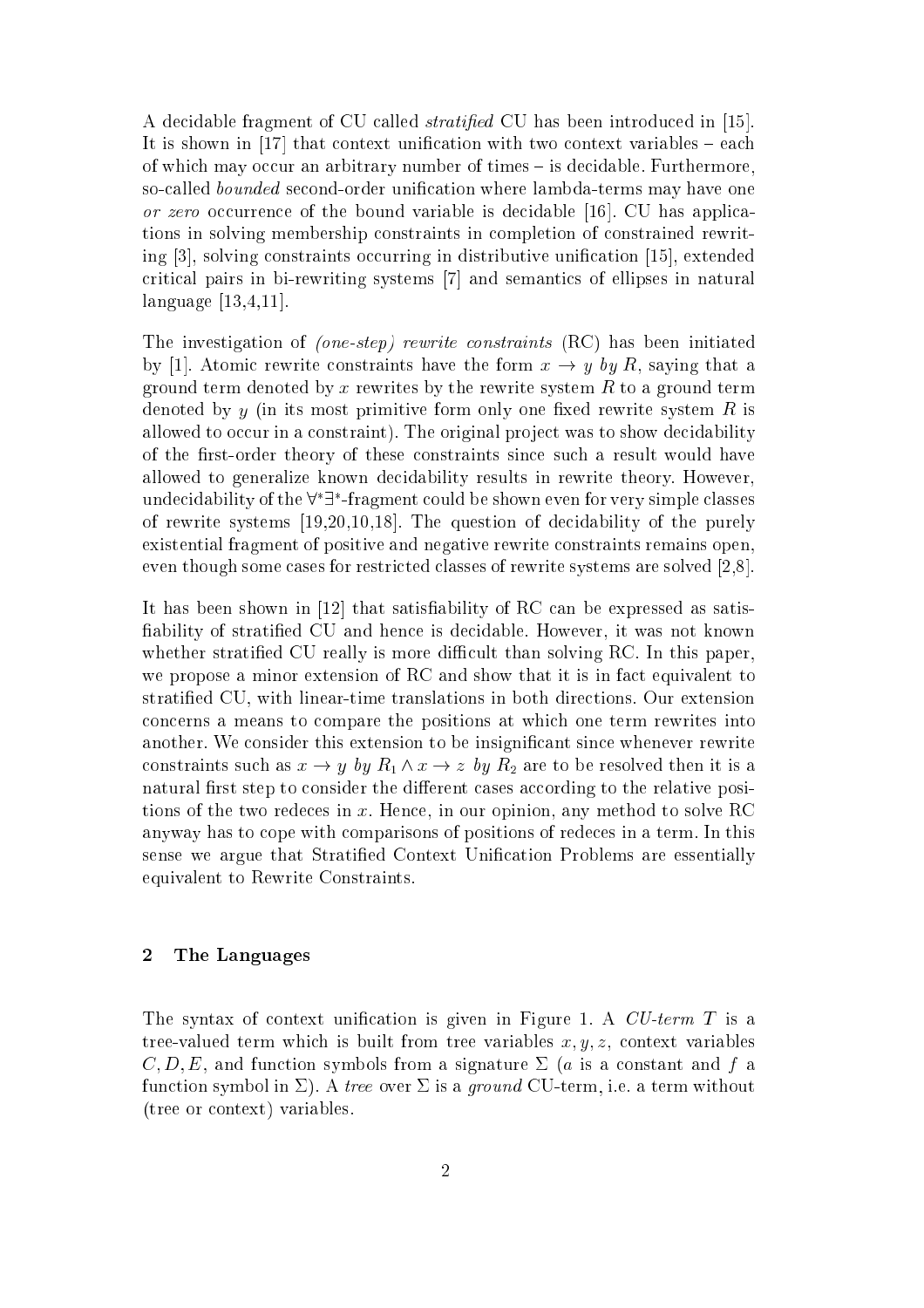| CU-terms | $T := C(T)   x   f(T_1, , T_n)$                  |
|----------|--------------------------------------------------|
|          | CU-equation systems $E ::= T = T'   E \wedge E'$ |

Fig. 1. Terms and equations in context unification

 $t := x \mid f(t_1, \ldots, t_n)$ FO-terms rewrite constraints  $R ::= x \rightarrow y$  at  $C$  by  $t \rightarrow t$  $j \in C = \{u \mid u \leq v \mid n \wedge n \}$ 

Fig. 2. First-order terms and rewrite onstraints

A system of CU-equations is a onjun
tion of equations between CU-terms. CU-equations are interpreted in the two sorted algebra where every ontextvariable is assigned a *context*, that is a  $\lambda$ -term with exactly one occurrence of the bound variable, and where a CU-term  $t$  denotes the tree obtained as  $\beta$ -normal form of the  $\lambda$ -term t with his variables replaced by their values.

A *context term* is a sequence of context variables  $C_1 \ldots C_n$ ,  $n \geq 0$ . The empty sequence is written id. The second-order prefix of a position in a term (CUterm or ontext term) is the ontext term given by the sequen
e of ontextvariables lying on the path from the root of the term to the position. A set of CU-terms is called *stratified* if every two occurrences of the same (tree or context) variable have the same second-order prefix. A CU-equation system E is stratied if the set of all CU-terms used as left or right hand side in an equation of  $E$  is stratified.

 $-$  and  $\mathbf{r}$  and  $\mathbf{r}$  is strating to the strating singletic singletic singletic singletic strating  $\mathbf{r}$ rences of the context-variable D have the second-order prefix id. The set of sotutions for D is  $\{(Xx, f)(x) | n \geq 0\}$ . The system  $D(f(D(a))) = f(D(f(a)))$ is not stratified since the innermost occurrence of  $D$  on the left hand side has second-order prefix  $D$  but the two other occurrences of  $D$  have second-order prefix id. Its only solution is  $\lambda x.f(x)$ .

The syntax of rewrite constraints is given in Figure 2. Variables  $x, y, z$  denote trees. The rewrite constraint  $x \to y$  at C by  $t \to t$  means that x rewrites to y at context  $C$  by using the rule  $t \to t$  . We assume  $x, y \notin V$  where  $V = V(t) \cup V(t)$ . I nen,  $x \to y$  at C by  $t \to t$  is equivalent to  $\exists v \ (x = C(t) \land y = C(t))$ . Hence, the variables in a rewrite rule should be seen as bound variables having that rewrite rule as scope. The ordering constraint  $C \leq D$  means that D denotes an *instance* of C and is equivalent to  $\exists E(CE = D)$  where juxtaposition is interpreted by omposition.

Example <sup>2</sup> The rewrite onstraint <sup>x</sup> ! <sup>y</sup> at id by <sup>f</sup> (z) ! <sup>z</sup> is equivalent to  $\cdots$   $\cdots$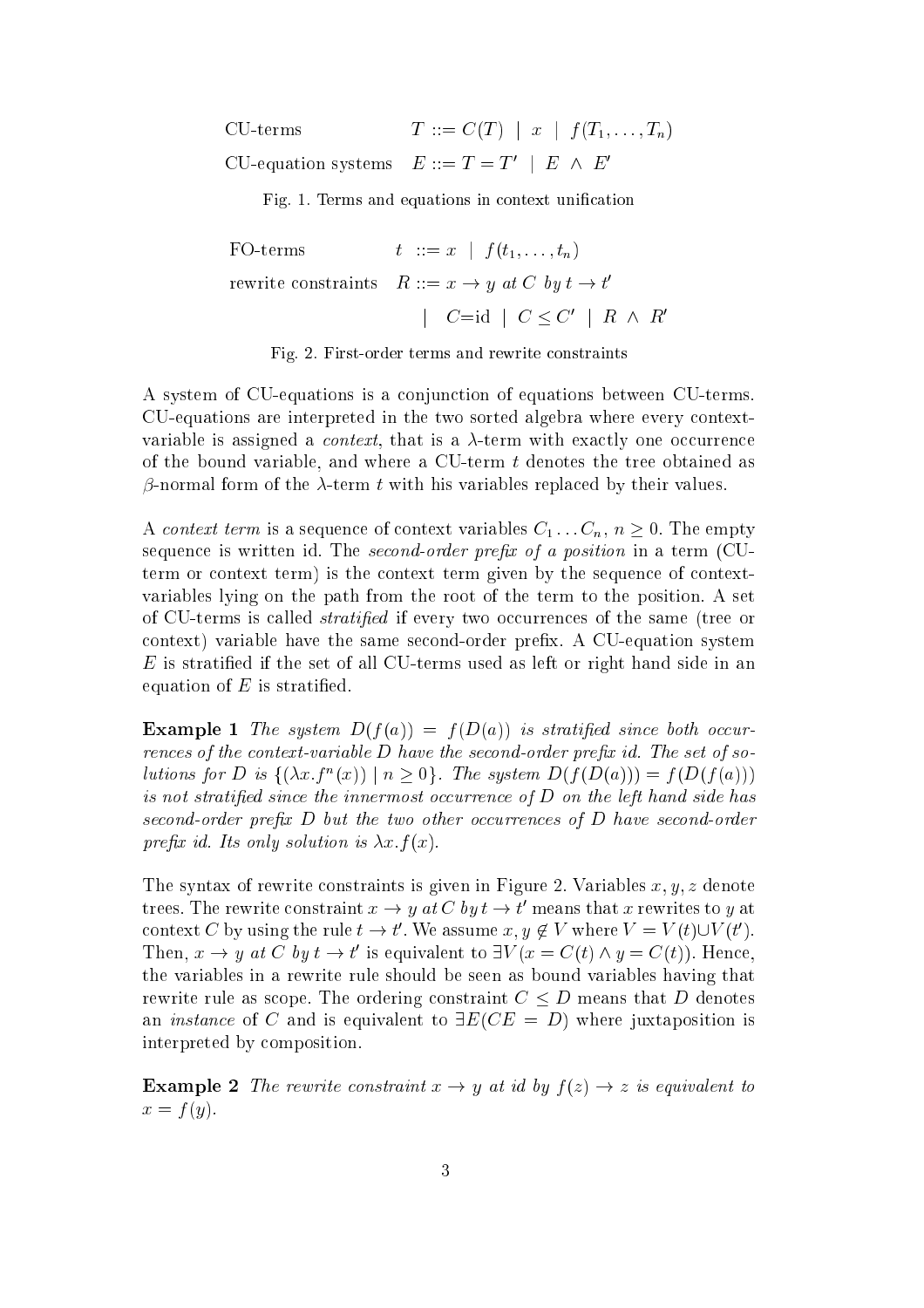$$
\begin{array}{lll} \text{(U1)} & \frac{x \to y \text{ at } C \text{ by } t \to t'}{\exists V(x = C(t) \land y = C(t'))} & V = V(t) \cup V(t')\\ \end{array}
$$

$$
(U2) \quad \frac{C = id}{C(a) = a} \quad a \in \Sigma
$$

$$
\text{(U3)} \quad \frac{C \le D}{\exists E(D(t) = C(E(t)) \land D(t') = C(E(t')))} \quad t \neq t' \text{ ground}
$$

Fig. 3. Rewrite Constraints as CU-Equations

Our main result is

Theorem 3 For every signature, the is a linear time, satisfactory, there is a linear time, satisfactory, satisfactory,  $\mathbf{r}_i$ ing translation which maps a stratified system of CU-equations to a rewrite constraint, and vice versa.

#### 3Rewrite Constraints as Stratied CU Equations

It was already shown in [12] that rewrite constraints of the form  $x \to y$  by  $t \to$  $\iota$  can be translated into a stratified system of CU-equations. This translation is extended in Figure 3 to the slightly more general rewrite onstraints that we consider in this article. The correctness of the translation of  $C \leq D$  by rule (U3) was already proved in  $[11]$ .

Proposition <sup>4</sup> Given a rewrite onstraint the rules (U1){(U3) in Figure 3 terminate and yield a satisfaction equivalent stratified system of CU-equation in linear time.

#### 4Stratied CU-Equations as Rewrite Constraints

It remains to show that stratied systems of CU-equations an be translated to rewrite constraints. We proceed in three steps: We first show that we can restrict ourselves to *normalized CU-equations*, that is equations of the form x = <sup>T</sup> where <sup>T</sup> is a CU-term without tree variables. Se
ond, we translate normalized CU-equations into ontextual onstraints - an expressive generalization of rewrite constraints - such that stratification is preserved. Third, we map stratied ontextual onstraints to rewrite onstraints.

**Proposition 5** For every signature  $\triangle$  there exists a signature  $\triangle$  with a single constant such that CU-equations over  $\Sigma$  can be translated in linear time by  $\emph{preserving satisfying}$  and stratification this CU-equations over  $\emph{\Delta}$  .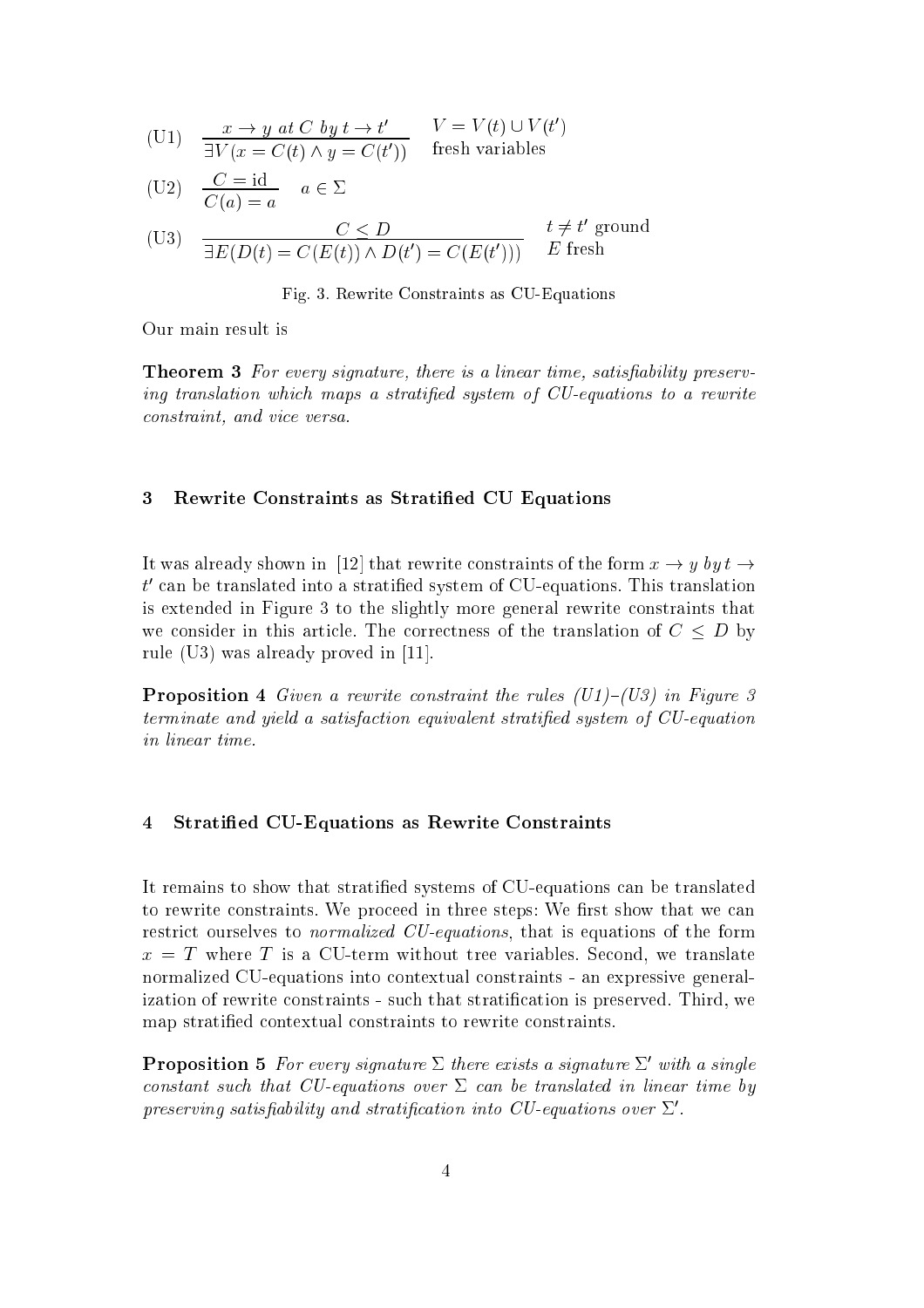$\Delta ::= \Delta C$  | id context terms contextual constraints  $S := x \rightarrow y$  at  $\Delta$  by  $\iota \rightarrow \iota + S \land S$ 

Fig. 4. Contextual onstraints

(C1) 
$$
\frac{x = \Delta(f(T_1, ..., T_n))}{\bigwedge_{i=1,...,n} \exists x_i (x_i = \Delta(T_i) \land x \to x_i \text{ at } \Delta \text{ by } f(u_1, ..., u_n) \to u_i)} \quad n \neq 0
$$

(C2) 
$$
\frac{x = \Delta(u)}{x \to x \text{ at } \Delta \text{ by } a \to a} \quad a \text{ constant}
$$

### Fig. 5. Normal CU-equations into ontextual onstraints

**Proof:** For any signature  $\vartriangle$  let  $\vartriangle$  be the signature consisting of all nonconstant symbols of  $\Sigma$ , plus the constants of  $\Sigma$  considered as unary function symbols, plus a new constant  $a$ . Analogously, we can transform a system of context equations  $E$  into a system  $E$  by replacing every constant  $c$  by  $c(a)$ . Now it is easy to see that  $E$  is satisfiable over  $\vartriangle$  in  $E$  is satisfiable over  $\vartriangle$  . Note that we can obtain, from an arbitrary solution of  $E$  over  $\vartriangle$  , a solution of E over  $\Sigma$  simply be replacing  $c(a)$  by the constant c and by removing all remaining new unary function symbols c.

Proposition <sup>6</sup> Every CU-equation an be normalized in linear time su
h that stratification and satisfiability are preserved.

Proof:According to Proposition 5 we can assume that the signature  $\Sigma$ contains only one constant  $a$ . For any tree variable  $x$ , we fix a new contextvariable  $C_x$  and replace all occurrences of x by  $C_x(a)$ . This transformation preserves satisfiability since all ground terms have to contain the constant a. It also preserves stratification since the occurrences of  $C_x$  have the same second-order prefixes as the occurrences of  $x$  before. Finally, we replace an equation  $t = s$  by  $x = t \wedge x = s$  for some fresh variable x.

In Figure 4 we present *contextual constraints* which are much more expressive than rewrite onstraints in that they allow to spe
ify the rewrite position by a context term  $\Delta$ . A contextual constraint  $x \to y$  at  $\Delta$  by  $\iota \to \iota$  is equivalent to  $\exists v \ (x = \Delta(v) \land y = \Delta(v))$  where all variables in  $v = v(v) \cup v(v)$  are supposed to be fresh. We call a system of contextual constraints *stratified* if its set of ontext terms is stratied.

Proposition <sup>7</sup> A normalized system of CU-equations an be translated in linear time to a contextual constraint such that stratification and satisfiability are preserved.

Proof: Given a normalized system of CU-equations, the rules (C1){(C2) in Figure 5 yield a satisfa
tion equivalent ontextual onstraint. The rules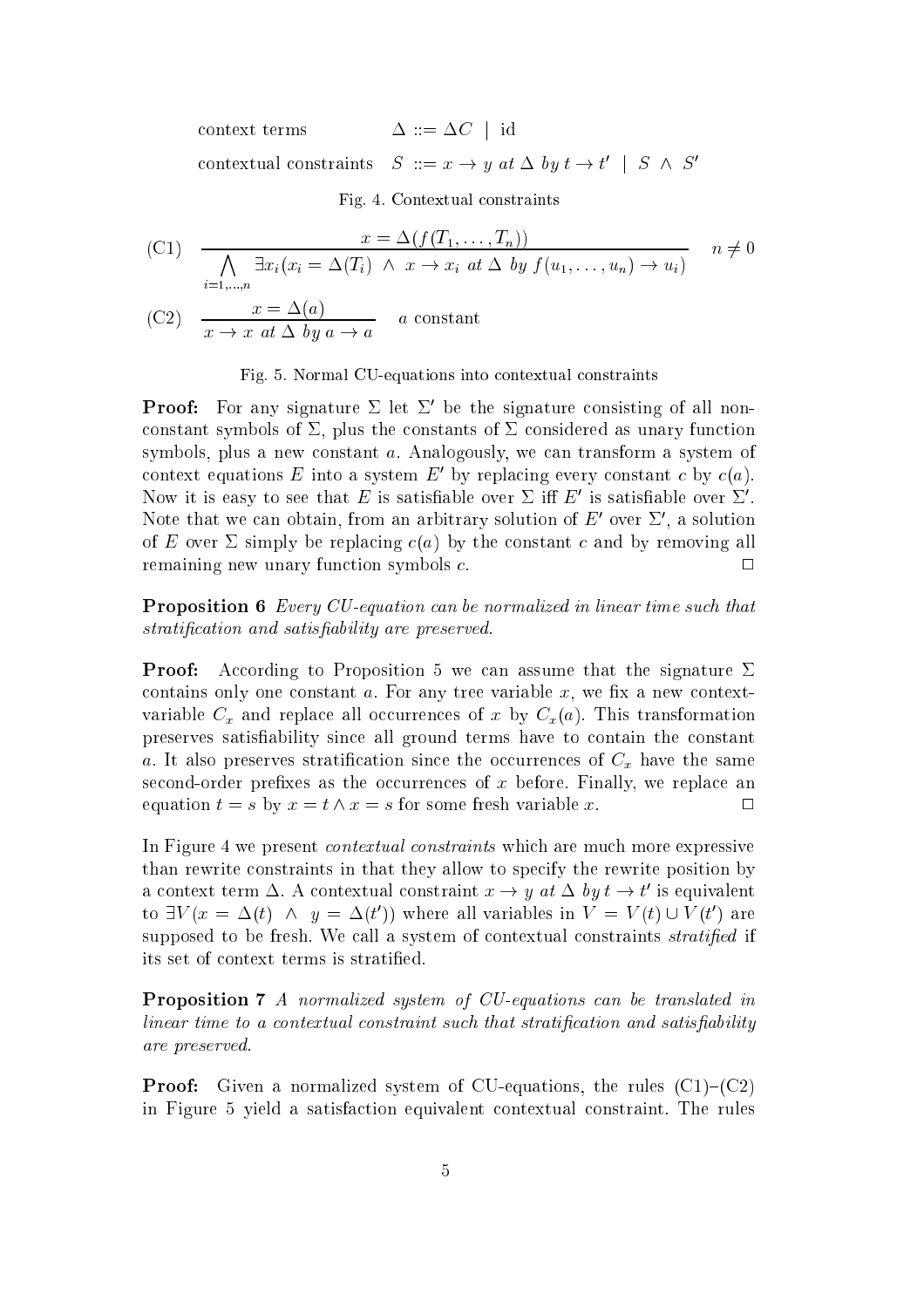A stratied system of CU-equations:

$$
x = D(f(E(g(a)))) \qquad x = D(h(E(b), F(c)))
$$

Translation to a stratied ontextual onstraint:

| $x \to x_1$ at D by $f(u) \to u$                          | $x_1 \rightarrow x_1$ at DE by $g(a) \rightarrow g(a)$ |
|-----------------------------------------------------------|--------------------------------------------------------|
| $x \rightarrow x_2$ at D by $h(u_1, u_2) \rightarrow u_1$ | $x_2 \rightarrow x_2$ at DE by $b \rightarrow b$       |
| $x \rightarrow x_3$ at D by $h(u_1, u_2) \rightarrow u_2$ | $x_3 \rightarrow x_3$ at DF by $c \rightarrow c$       |

Translation to a rewrite onstraint:

$$
x \to x_1 \text{ at } D \text{ by } f(u) \to u \qquad x_1 \to x_1 \text{ at } C_1 \text{ by } g(a) \to g(a)
$$
  

$$
x \to x_2 \text{ at } D \text{ by } h(u_1, u_2) \to u_1 \qquad x_2 \to x_2 \text{ at } C_1 \text{ by } b \to b
$$
  

$$
x \to x_3 \text{ at } D \text{ by } h(u_1, u_2) \to u_2 \qquad x_3 \to x_3 \text{ at } C_2 \text{ by } c \to c
$$
  

$$
D \leq C_1 \land D \leq C_2
$$

### Fig. 6. Translation of a stratied CU-equations by example

terminate in linear time: Both rules repla
e one CU-equation by one ontextual onstraint plus one CU-equation per subterm. It is obvious that both rules are sound. They preserve stratification since deletion of function symbols does not change second-order prefixes.  $\Box$ 

In fact, we could generalize rule (C2) be allowing an arbitrary ground term instead of a constant a. An example for the translation of a stratified system of normalized CU-equations into a stratied ontextual onstraint is given in Figure 6.

Proposition <sup>8</sup> A stratied ontextual onstraint an be transformed in linear time into a satisfa
tion equivalent rewrite onstraint.

Proof: Given <sup>a</sup> ontextual onstraint, we repla
e all its ontext terms 1; : : : ; n by fresh variables  $C_1, \ldots, C_n$ , always using the same variable for replacing multiple occurrences of the same context term. We obtain a rewrite constraint plus a system of equations  $\bigwedge_{i=1}^n C_i = \Delta_i$  such that 1) for all  $i,j \in \{1,\ldots,n\} \colon C_i$ does not occur in  $\Delta_j$ , 2) all  $\Delta_i$  are pairwise distinct, 3) the set  $\{\Delta_1,\ldots,\Delta_n\}$ is stratied.

Let  $\Delta_i$  be a term of maximal length in this set. If  $\Delta_i = id$  then all equations in  $\bigwedge_{i=1}^n C_i = \Delta_i$  are of the form  $C_i = \text{id}$  and hence rewrite constraints. Otherwise,  $\Delta_j = \Delta_j D$  for some context term  $\Delta_j$  and context variable D. We next show that D cannot occur eisewhere in the equation system. If  $\Delta_i = \Delta^2 D \Delta^2$  for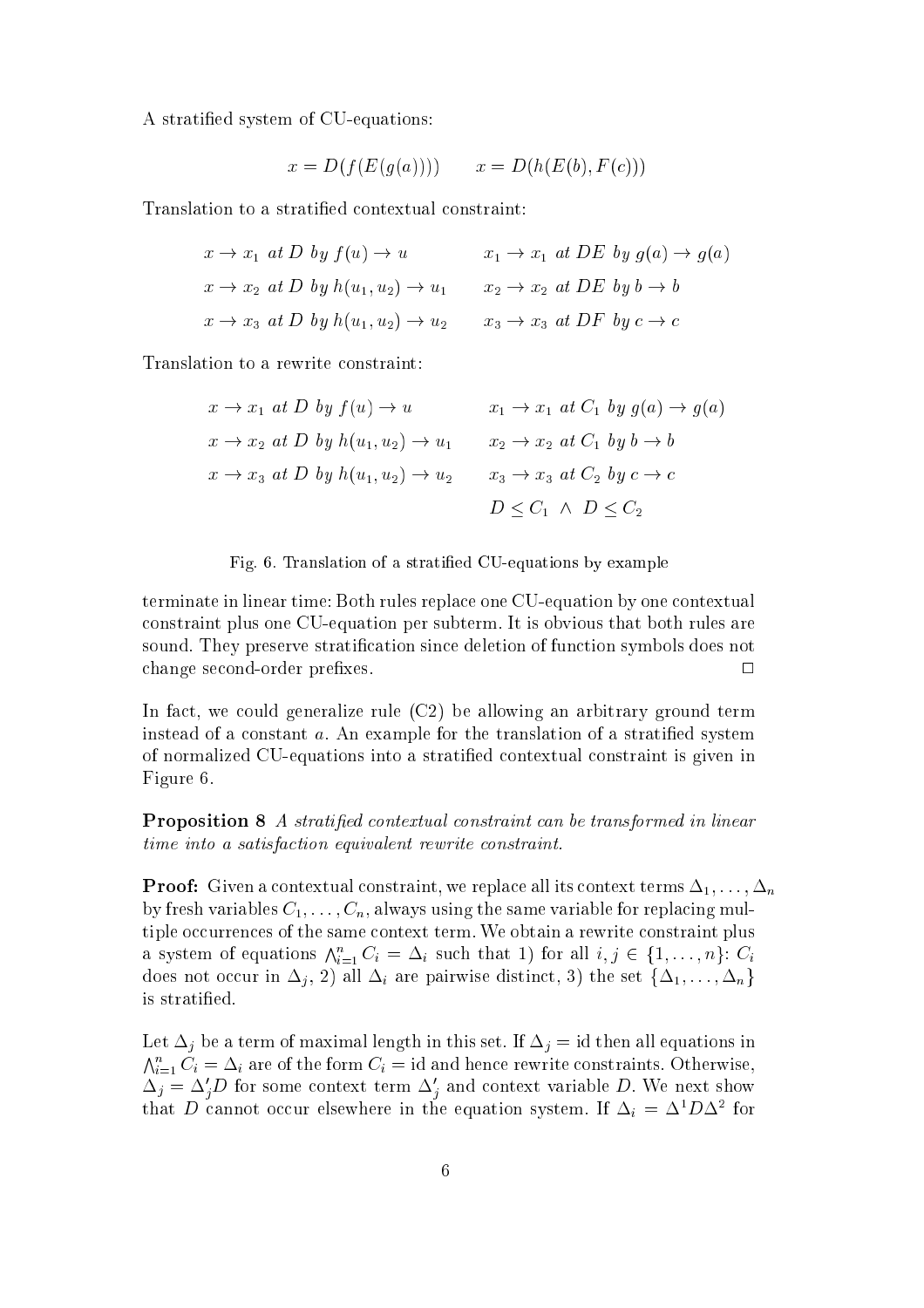some  $i, \Delta$ ,  $\Delta$  then  $\Delta_i = \Delta_i$  by stratification and  $\Delta_i = i$  due to maximality. Since all terms  $\Delta_i$  are distinct, the occurrences of D in  $\Delta_i$  and  $\Delta^1 D \Delta^2$  must be equal.

If our equation system does not contain an equation  $C \equiv \Delta_j^+$  for some  $C$  than we add one for a fresh variable  $C$ . Given that  $D$  occurs only once, we can safely replace the equation  $C_j = \Delta_j D$  by  $\exists D (C_j = \Delta_j D)$  and thus by  $C \leq C_j$ , and continue the process.

Example 9 The following stratification system of equations  $\mathcal{A}$  and the following system of equations of equations of equations of equations of equations of equations of equations of equations of equations of equation

$$
C_1 = id \land C_2 = D \land C_3 = DE \land
$$
  
\n
$$
C_4 = DF \land C_5 = DEG \land C_6 = DEH
$$

is satisfaction equivalent to the following system of ordering constraints:

 $C_1 = id \land C_1 < C_2 \land C_2 < C_3 \land C_2 < C_4 \land C_3 < C_5 \land C_3 < C_6$ 

- [1] A.-C. Caron, J.-L. Coquidé, and M. Dauchet. Encompassment properties and automata with constraints. In 5th Int. Conference on Rewriting Techniques and *Applications*, volume 690 of *LNCS*, pages  $328-342$ , 1993.
- [2] A.-C. Caron, F. Seynhaeve, S. Tison, and M. Tommasi. Deciding the satisfiability of quantifier free formulae on one-step rewriting. In  $10th$  Int. Conference on Rewriting Techniques and Applications, volume 1631 of LNCS, pages 103-117, 1999.
- [3] H. Comon. Completion of rewrite systems with membership constraints. In Coll. on Automata, Languages and Programming, volume 623 of LNCS, 1992.
- [4] M. Egg, J. Niehren, P. Ruhrberg, and F. Xu. Constraints over lambda-structures in semantic underspecification. In *Proc. of COLING/ACL*, pages  $253-359$ , 1998.
- [5] W. D. Goldfarb. The undecidability of the second-order unification problem. Journal of Theoretical Computer Science, 13:225-230, 1981.
- [6] J. Lévy. Linear second order unification. In 7th Int. Conference on Rewriting Techniques and Applications, volume 1103 of LNCS, pages 332-346, 1996.
- [7] J. Levy and J. Agust. Bi-rewriting systems. Journal of Symbolic Computation,  $22(3):279{-}314$ , Sept. 1996.
- $[8]$  S. Limet and P. Réty. A new result about the decidability of the existential one-step rewriting theory. In 10th Int. Conferen
e on Rewriting Te
hniques and  $Applications, volume 1631 of LNCS, pages 118–132, 1999.$